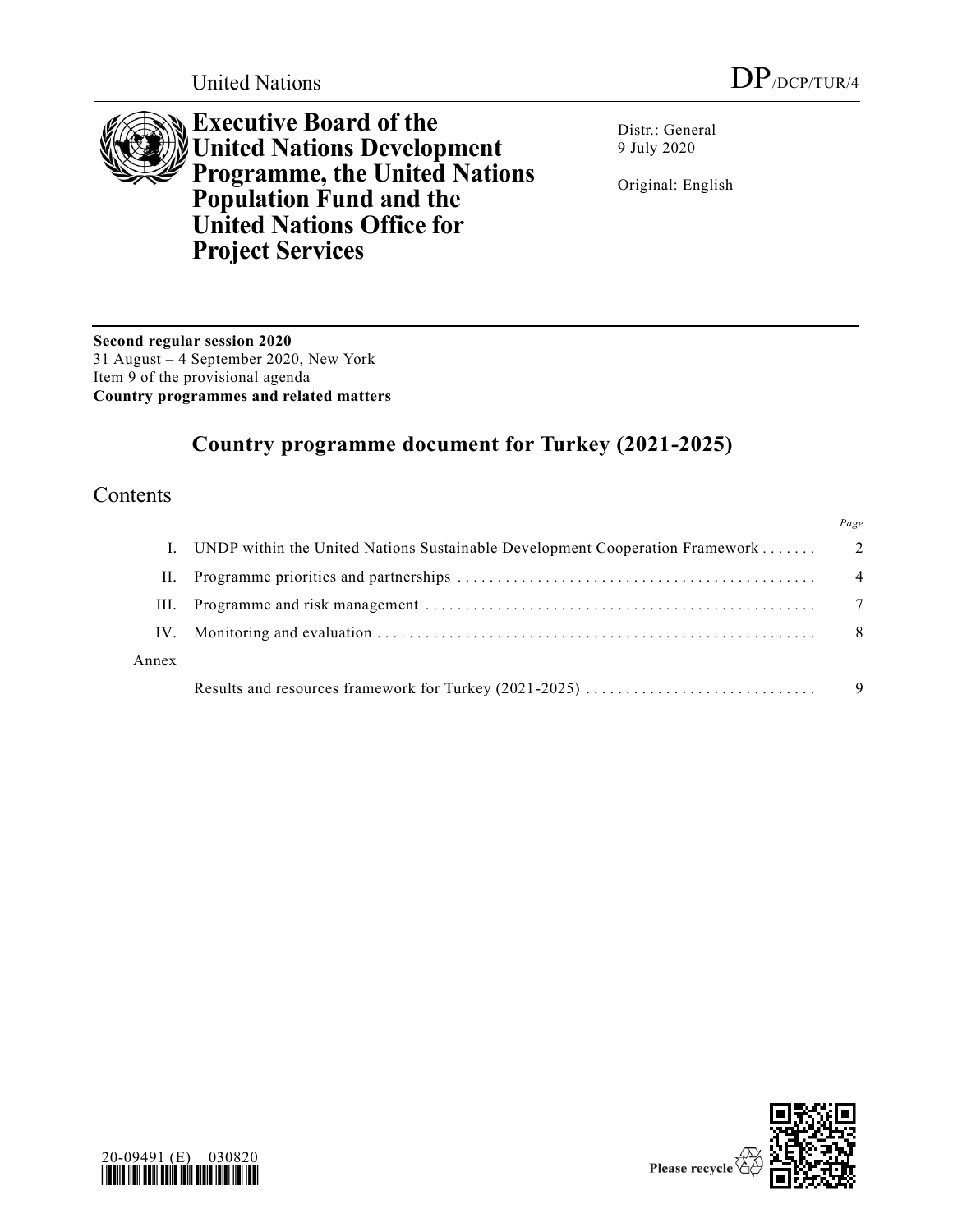## **I. UNDP within the United Nations Sustainable Development Cooperation Framework**

1. Turkey is an upper-middle-income country and an emerging global player. It has achieved commendable economic and social development results since the early 2000s, making it the world's nineteenth largest economy. Turkey ranks 59 of 189 countries in the Human Development Index (HDI) with an HDI value of .806 compared to .579 in 1990. The past two decades have seen a steady, marked improvement in most of its development indicators. For example, life expectancy at birth has increased by 13.2 years, mean years of schooling by 3.1 years and expected years of schooling by 7.5 years. The gross national income per capita increased by 122.1 per cent in the same period. However, when adjusted for inequality, the HDI falls to 0.675, representing a loss of 16.2 per cent. In the Gender Inequality Index, Turkey ranks 64 of 189 countries with a score of 0.641. The country's domestic and international affairs have been significantly impacted by security-related challenges along the Syrian-Turkish border. Turkey hosts the largest refugee $<sup>1</sup>$  population in the</sup> world, with 4 million externally displaced persons including 3.58 million Syrians under temporary protection. The replacement of the parliamentary system with a presidential system of government in 2018 resulted in a transformation of public administration and policies.

2. The Government's vision is that Turkey be stronger and more prosperous, producing more value-added goods and services and sharing the dividends more fairly by 2023. The eleventh National Development Plan (NDP) shapes Turkish development policies with the long-term objective of becoming a high-income country with very high human development. The NDP has five axes<sup>2</sup> and puts forward a new economic model targeting value-added, competitive industrial protection which will spur growth in the gross domestic product. It stresses that all sectoral and thematic policy documents will be aligned with the Sustainable Development Goals, based on national priorities. The country's second voluntary national review strongly emphasizes Goals 4, 8, 9, 13, 16 and  $17<sup>3</sup>$  which cover the themes of strengthening physical and human infrastructure and developing the legal-institutional superstructure. Clean energy is also a strategic area for Turkey due to its dependency on external resources for energy and its energy supply security policy. 4

3. In line with the NDP, the United Nations Sustainable Development Cooperation Framework (UNSDCF) 2021-2025 supports four priority<sup>5</sup> areas to complement national development priorities and efforts towards achieving the Sustainable Development Goals, in line with international norms and standards as applicable and the principle of leaving no one behind. The unique proposition of UNDP in all four areas is deeply anchored in the UNSDCF theory of change and underpinned by its

 $<sup>1</sup>$  The term "refugee" as utilized in this document refers to international protection applicants,</sup> international protection status holders (refugees, conditional refugees and subsidiary protection status holders) and temporary protection beneficiaries as per the Law on Foreigners and International Protection (2013).

<sup>&</sup>lt;sup>2</sup> Stable and strong economy; Competitive production and productivity; Well-qualified human resources and strong society; Livable cities and sustainable environment; Rule of law, democratization and good governance.

<sup>&</sup>lt;sup>3</sup> Goal 4, quality education; Goal 8, decent work and economic growth; Goal 9, industry, innovation and infrastructure; Goal 13, climate action; Goal 16, peace, justice and strong institutions; and Goal 17, partnerships for the Goals.

<sup>4</sup> Government of Turkey, Turkey's 2nd VNR 2019, Sustainable Development Goals: Strong Ground for Common Goals, p.12.

<sup>&</sup>lt;sup>5</sup> Inclusive and equitable social development; Competitive production, productivity and decent work for all; Climate change, sustainable environment, livable cities; and Good governance and quality of judiciary services.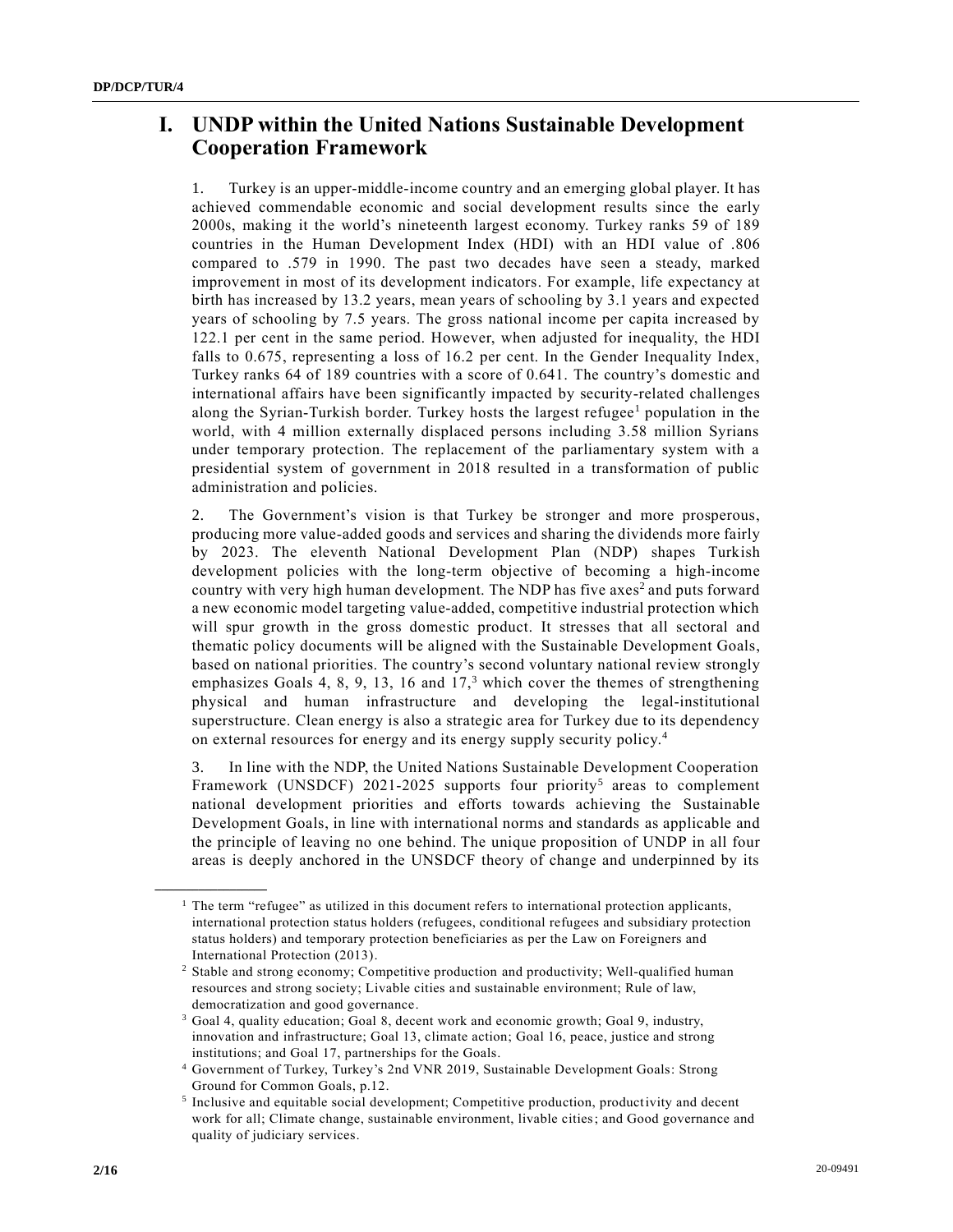vast experience of managing change at three layers of development, i.e., policymaking, institutional change and implementing prototypes through innovation, in a complementary manner. UNDP will provide its well-tested, scalable models for local socioeconomic development with a strong environmental focus and rely on its solid partnerships at local, regional and national levels to catalyse new, innovative solutions. The UNDP triple partnership with the Government<sup>6</sup> provides scope for facilitating its agenda of supporting the least developed countries, as specified in the UNSDCF.

4. Transposing its Sustainable Development Goal integrator role and in close cooperation with the United Nations Country Team (UNCT), UNDP will provide integrated policy support to the Government on the Goals, including for its plans to establish a national coordination mechanism,<sup>7</sup> strengthen means of implementation and measure progress towards the 2030 Agenda for Sustainable Development and the Decade of Action.

5. The response to the Syrian crisis across the humanitarian-development nexus has positioned UNDP as the lead United Nations agency on resilience due to its unique programme implementation experience and role in strategic oversight/coordination as co-chair of the Regional Refugee and Resilience Plan (3RP) with the Office of the United Nations High Commissioner for Refugees. Resilience interventions have been gradually scaled up since the inception of the 3RP in 2015 and the resilience component represents most of the appeal as of 2020. In responding to Turkish development and humanitarian response priorities, the 3RP will continue to constitute an important platform for innovation and partnerships and for progress under the comprehensive refugee response framework, the global compact on refugees and the Global Compact for Safe, Orderly and Regular Migration. UNDP work has been key in implementing these instruments in Turkey.

6. UNDP is well positioned to facilitate stronger United Nations engagement with the Turkish private sector through its technical support for the Istanbul International Centre for Private Sector in Development to accelerate the sustainable development agenda. Financing sustainable development will be at the centre of UNDP efforts to expand and strengthen private sector partnerships. UNDP will strengthen private sector engagement in coordination with the Government through a platform approach, and innovative financing models will be introduced, particularly to address renewable energy and energy efficiency. UNDP will increase the pace and thrust of private sector engagement in inclusive businesses, innovative financing and sustainable development advocacy. Business for Goals<sup>8</sup> and the Connecting Business Initiative<sup>9</sup> will be important assets. Leveraging its Accelerator Lab, UNDP will mainstream innovation and experimentation across the country programme through partnerships and innovative tools like collective intelligence, crowdsourcing, behavio ural science, co-design and digital governance.

7. The socioeconomic effects of the coronavirus disease (COVID-19) pandemic are likely to have serious consequences for certain groups, particularly the elderly, youth, women and Syrian refugees. Additional vulnerabilities may be observed for other socioeconomic groups potentially at risk for loss of income or access to social support. Acknowledging the possible impacts in its country programme for 2021- 2025 and fulfilling its integrator role, UNDP will be technical lead for the United

<sup>6</sup> The country office, the Istanbul Regional Hub and the Istanbul International Centre for Private Sector in Development.

<sup>7</sup> The eleventh NDP addresses establishing the National Sustainable Development Coordination Board to coordinate efforts to achieve the Goals at all levels.

<sup>8</sup> [https://www.business4goals.org/.](https://www.business4goals.org/)

<sup>9</sup> [https://www.connectingbusiness.org/turkey.](https://www.connectingbusiness.org/turkey)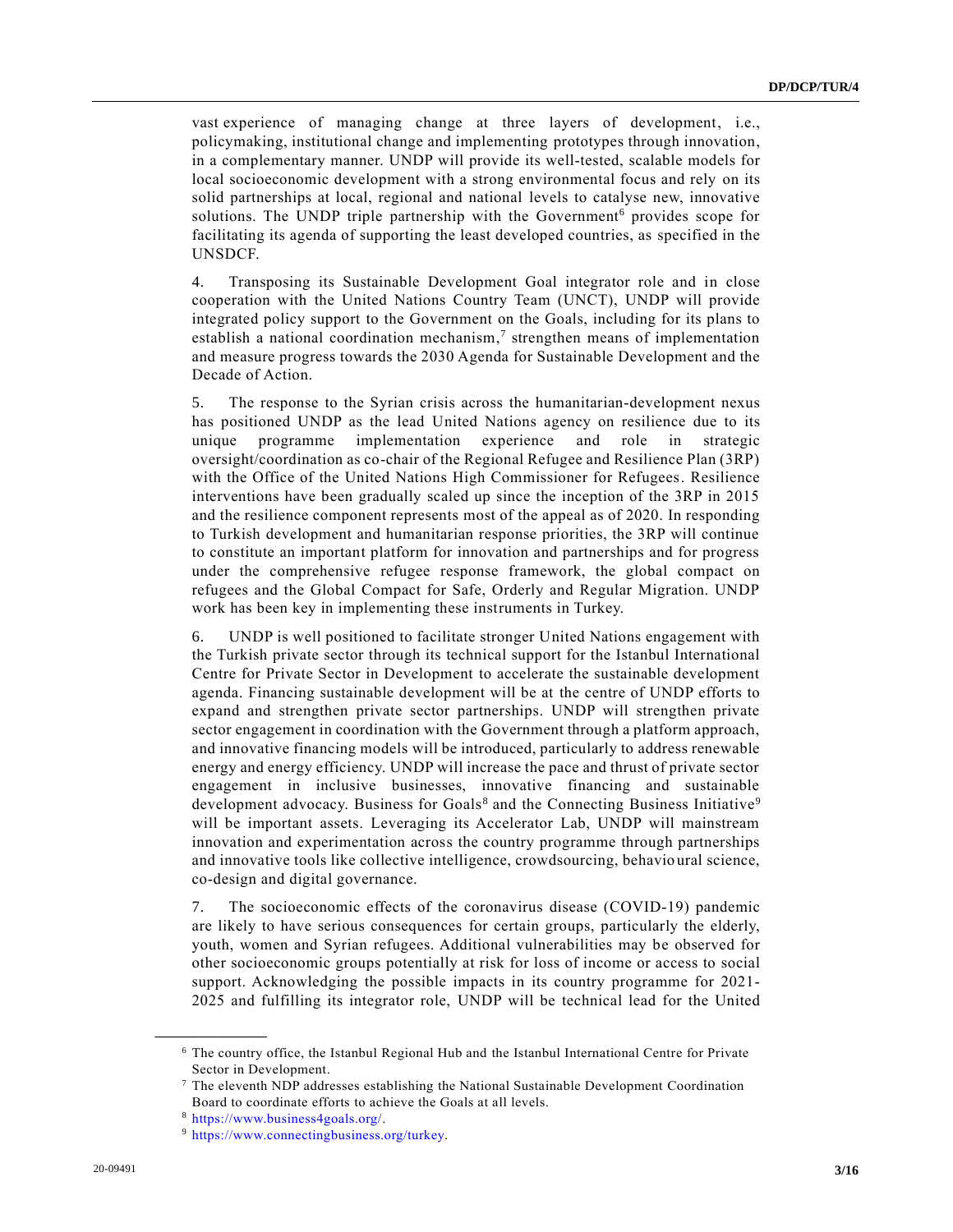Nations response for the medium- and long-term socioeconomic impacts to prevent any deceleration in the achievement of the Goals by drawing from a network of global and regional expertise and the UNCT. The strong collaboration of UNDP with the private sector will be key to supporting small and medium-sized enterprises (SMEs) in navigating their way through the crisis, as their loss would imply lowered economic growth in the post-pandemic period. UNDP will leverage its digital expertise for response and recovery from COVID-19 by supporting solutions for the needs of the most disadvantaged groups and for a larger digital transformation. It will promote fast-track social assistance, awareness-raising and capacity development, and help leverage fintech solutions.

8. The independent evaluation of the country programme for  $2016-2020^{10}$  noted that UNDP work on productivity-focused competitiveness and use of technology for industrial transformation provided long-term solutions on the sectoral and regional scales which resulted in income generation and employment. Drawing on the strengths as well as the lessons outlined in the evaluation, UNDP posits that equitable and sustainable growth in Turkey will be based on a risk-informed, sustainable economy and environment, effective and modern governance systems and durable solutions for displacement. The country programme will position UNDP to contribute referred development areas, making use of a wide range of data and of the opportunities offered by digitalization, deep exploration and experimentation to create new, inclusive solutions to development issues.

### **II. Programme priorities and partnerships**

9. The country programme has been designed in consultation with key stakeholders including the public and private sectors, civil society, local authorities and disadvantaged populations. To uphold the principle of leaving no one behind, priority will be given to those with special needs including the poor, migrants, women, youth, the unemployed, people with disabilities and those worst affected by climate change and disasters. Partnerships across government, the private sector and civil society and action through inclusive platforms will be at the centre of UNDP work. Communication about the development work will help to shortcut solutions and partnerships and mobilize resources for the identified programmatic areas. Innovative and policy-oriented partnerships will be explored with thought institutions to strengthen the collective intelligence of UNDP. Partnerships with international financial institutions (IFIs) in areas like Sustainable Development Goal financing, rural development and green industrial development will be reinforced.

10. The country's emphasis in the next five years will be on enhancing competitive production and productivity, as articulated in the eleventh NDP. To support this goal, the country programme will be anchored in the overarching vision of equitable and rights-based, inclusive and sustainable growth. The adoption of green-growth policies and regulatory frameworks in specific sectors and localities, particularly in key cities, will drive new sustainable economic models to encourage innovative, targeted financing that will create environmentally friendly business models and promote private sector engagement. These trends will be further driven by the innovations and technological opportunities offered by the fourth industrial revolution across key sectors and population groups. The focus will be on actions that are conducive to the reduction of inequalities, the rationalization of the sustainable use of natural resources and mitigation and adaptation to climate change. Priority will be given to the transfer of innovative and environmentally sound technologies and practices in the energy, agriculture, forestry, protected areas, water and basic infrastructure development

<sup>10</sup> [https://erc.undp.org/evaluation/evaluations/detail/12289.](https://erc.undp.org/evaluation/evaluations/detail/12289)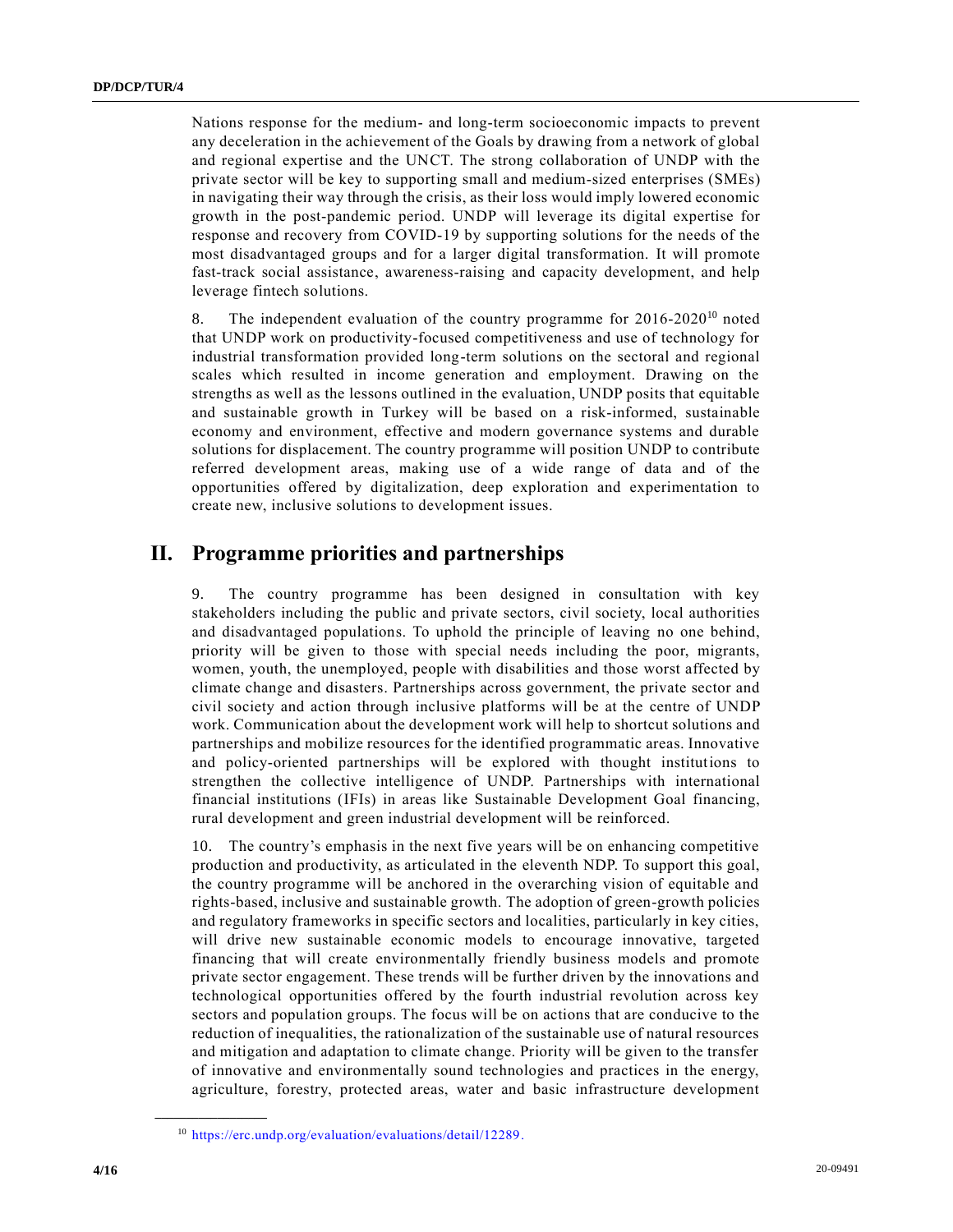sectors. This calls for good governance systems that thrive on integrity and highquality services in line with the new government system.

11. Leveraging its strong presence in Turkey, UNDP will continue to ensure that the country programme contributes to South-South and triangular cooperation through the sharing of tools and practices in areas including but not limited to e-governance, digital solutions, private sector partnerships and resilience-based development. Based on the country's very active role in global debate and policymaking on refugee response and migration, UNDP will continue to share and provide visibility to good practices.

#### **Risk-informed, sustainable economy and environment**

12. UNDP will support inclusive and sustainable local economic development initiatives that invest in production and the use of critical technologies for increased productivity and improved competitiveness of the Turkish economy. This will be key to responding to the possible economic impacts of COVID-19. Given the impacts of COVID-19 on tourism sector, UNDP will maintain its catalytic role in the promotion of innovative sustainable local tourism models and the development of contextspecific strategies, incorporating investment and financing modalities, to attract the right profile of partners and capital. Organized industrial zones and innovation centres will advance the innovation agenda by promoting instruments such as lean manufacturing and digitalization, and green innovations such as zero waste and the circular economy, resource efficiency and renewable energy. UNDP will use innovative financing schemes including impact investment and entrepreneurship support.

13. UNDP will deploy the three most effective instruments at its disposal – namely, skills formation, social cohesion and the design and implementation of inclusive social policies, including social care services – to address the specific needs of people with disabilities and the elderly, youth unemployment and women's unpaid work and ensure the economic and social empowerment of disadvantaged groups. The use of digital transformation and the enhancement of the digital skills of young people will support UNDP work on productivity and competitiveness. While promoting economic transformation models, poor rural areas will be prioritized for inclusive social development. Disadvantaged groups will be supported with financial /non-financial assets to improve their livelihood opportunities and engage in economic activities.

14. Climate resilience will be promoted through financial tools and the development of climate action solution prototypes for both mitigation and adaptation, improving the country's response to systemic shocks and natural disasters at urban and sector al levels. Effective monitoring by relevant Turkish authorities and governance mechanisms will be established to manage the effects of climate change and natural disasters. UNDP will focus on risk and disaster management, working with cities, the private sector and civil society to limit the impact of natural hazards and support economic recovery. Natural resources and biodiversity will be managed through improved policy and strengthened institutional/financial capacities for a sustainable environment. Renewable energy and energy-efficient solutions such as energy service companies and crowd-investing will be promoted via viable financing frameworks with the participation of all actors, especially the private sector.

15. The country programme will place special emphasis on waste management. Sites contaminated with industrial and chemical waste will be managed in an environmentally sound manner. For consumer waste, recycling and other interventions in line with the Government's Zero Waste Policy will aim to transform consumer preferences and ensure societal ownership of a circular economy model. Partnerships with the Food and Agriculture Organization of the United Nations,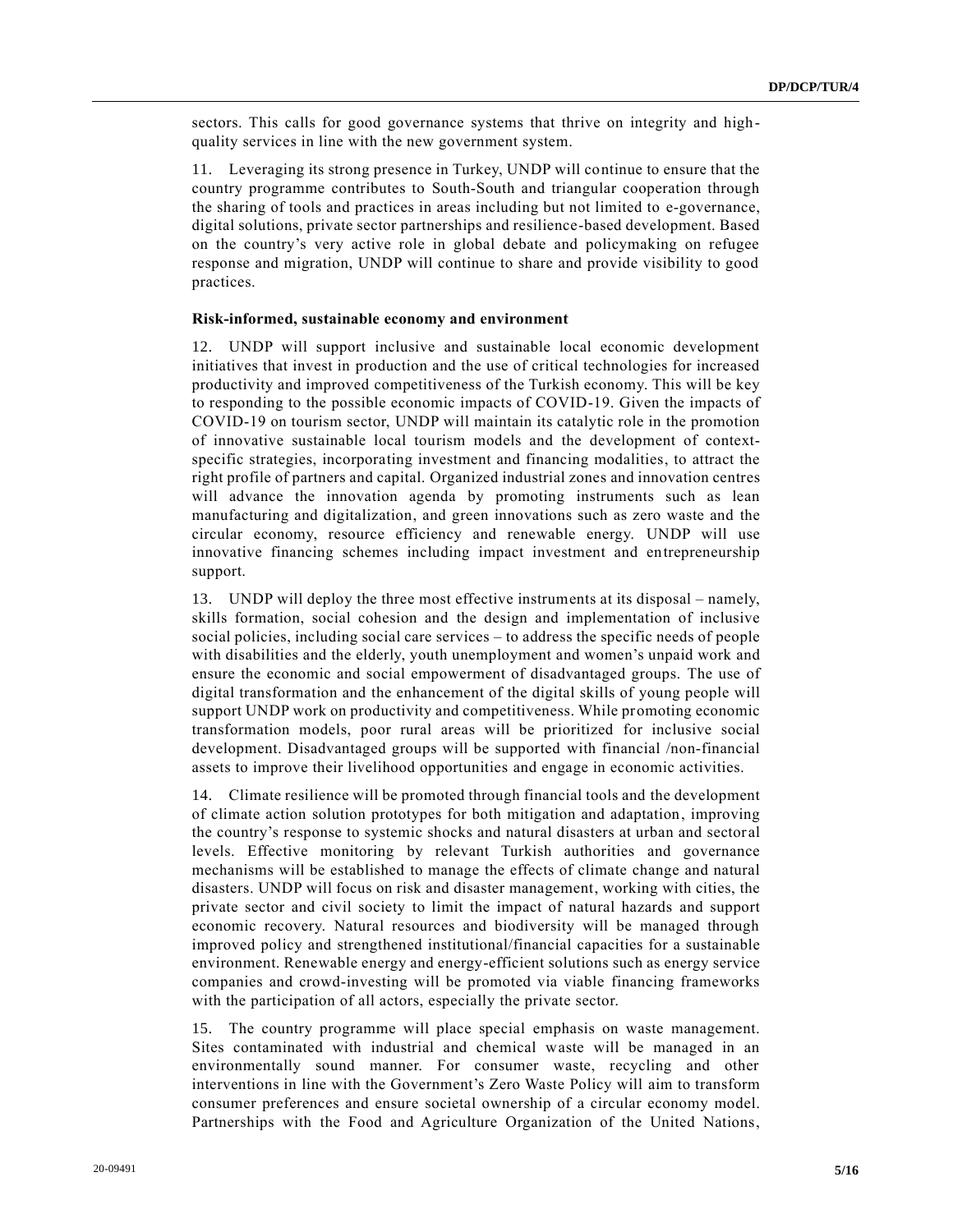International Labour Organization (ILO), United Nations Environment Programme and United Nations Industrial Development Organization will be strengthened in this connection.

#### **Durable solutions to displacement**

16. UNDP is uniquely positioned, both among the 3RP partners and due to its strong local networks, to respond to challenges around the socioeconomic inclusion of refugees. It will continue to promote adult language skills-building for Syrians on a wide scale through its innovative blended model of training and supporting their access to the formal labour market in line with government employment policies. UNDP will maintain its strong position in promoting access to technology and innovation for SMEs and training and job placements for youth. This includes, for instance, facilitation of access to employment through techno-entrepreneurship support programmes for highly skilled youth among Syrian and host community populations in tech-intensive sectors and vocational training in the renewable energy sector. UNDP will continue to acknowledge the important role of the private sector (Turkish and Syrian) and work closely with local chambers of industry and commerce.

17. UNDP social cohesion interventions will involve building on the support provided to municipalities to strengthen their role in fostering dialogue and participation to identify joint solutions to common problems. UNDP will seek to improve the living conditions of Syrians and host communities by investing in core local public services, especially in areas where Syrians make up a large proportion of local population. The timely delivery of quality municipal support will be a niche area for the UNDP response to the impact of crisis at the city level. Besides investing in critical infrastructure related to basic services, efforts will be made to improve strategic decision-making at the local level for better service provision. Improved facilitation of access to judicial services will help to enhance social cohesion among communities. All this will directly support the implementation of the Government's Harmonization Strategy for 2018-2023. Partnerships with 3RP partners and IFIs will be strengthened in connection with these issues.

#### **Effective, modern governance systems**

18. The capacities of institutions<sup>11</sup> to fulfil their responsibilities under national legislation and in line with international principles as applicable will be supported. Access to justice and the effectiveness and quality of judicial services will be enhanced through continued promotion of legal aid, including for survivors of violence against women and girls, youth, people with disabilities and refugees. UNDP interventions regarding access to justice will support the implementation of the national policy on the judicial reform process. UNDP will work towards ensuring the full implementation of the Guiding Principles on Business and Human Rights and supporting business in preserving civic space.

19. The transparency, accountability and integrity of legislative bodies, the judiciary and other institutions at national and local levels will be promoted through a partnership with Parliament which will support strengthening its legislative capacities. UNDP support for transparency in the high judiciary has been successful and will be implemented fully at the national level. The long-standing UNDP support for effective and quality local service delivery as well as transparent and participatory local governance will continue. UNDP will establish partnerships between civil society organizations and local authorities by raising awareness about the mutual benefits of cooperation, encouraging sustainable dialogue and building the capacity necessary for interaction. In the context of voluntarism and civil society, efforts will

<sup>&</sup>lt;sup>11</sup> National Human Rights and Equality Institution, Ombudsman Institution.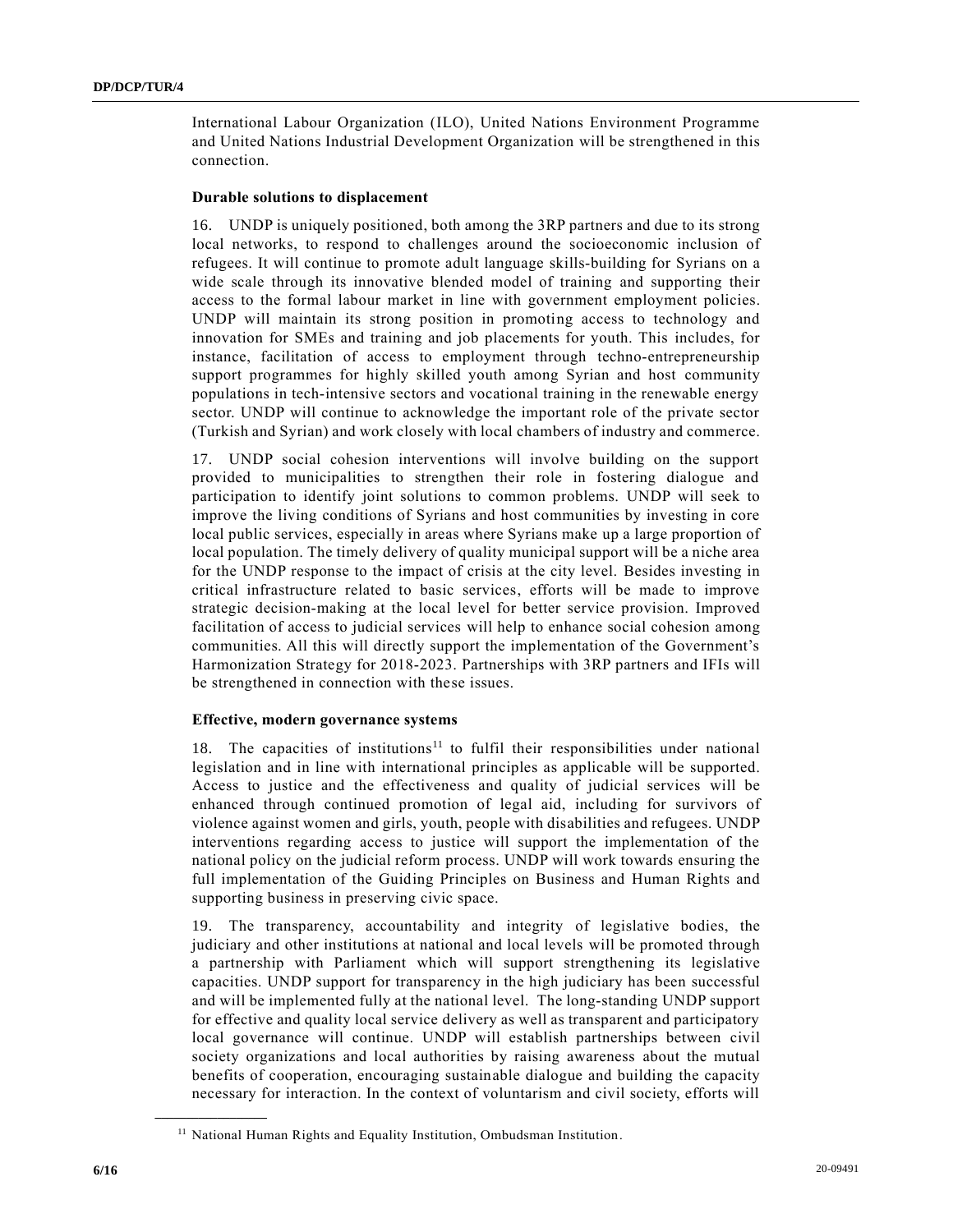be made towards improving the regulatory framework, expanding voluntarism practices for young people, persons with disabilities and the elderly, and strengthening partnerships and coordination among the public and private sectors, universities and non-governmental organizations. Considering the importance of security sector reform in promoting good governance, capacities and means will be enhanced for integrated border management and security service delivery. The longterm support of UNDP to e-governance systems will be enhanced to ensure the coherence and improve the effectiveness and efficiency of public services.

20. The empowerment of women and girls via equal access to resources, opportunities and the right to be free from violence and discrimination will be formulated as a cross-cutting dimension. Economic development initiatives will be designed with an eye towards increasing women's participation in the labour market by addressing structural barriers in education and the burden of unpaid care work. Additional priorities will include access to decent jobs, including in the technology and digital sectors, support for entrepreneurship, addressing the pay gap and increasing women's presence at decision-making levels in the public and private sectors. Environmental interventions will consider the different impacts of climate change and environmental hazards on the lives of men and women. Importantly, the capacities of public institutions will be improved to address all forms of violence against women, and to improve the use and collection of data, and access to services. Cooperation with strong women's rights advocacy groups will provide opportunities to strengthen and disseminate UNDP results in the above areas. The involvement and empowerment of young men/women will also be prioritized. Partnerships with ILO, the United Nations Population Fund (UNFPA), United Nations Volunteers programme and United Nations Entity for Gender Equality and the Empowerment of Women (UN-Women) will be strengthened to these ends.

### **III. Programme and risk management**

21. This country programme document outlines UNDP contributions to national results and serves as the primary unit of accountability to the Executive Board for results alignment and resources assigned to the programme at country level. Accountabilities of managers at the country, regional and headquarter levels with respect to country programmes is prescribed in the organization's [programme and](https://popp.undp.org/)  [operations policies and procedures](https://popp.undp.org/) and [internal control framework.](https://popp.undp.org/SitePages/POPPSubject.aspx?SBJID=7&Menu=BusinessUnit)

22. The programme will be nationally executed. The harmonized approach to cash transfers will be used in a coordinated fashion with other United Nations agencies to manage financial risks. Cost definitions and classifications for programme and development effectiveness will be charged to the concerned projects.

23. The programme will be implemented under the coordination of the Presidency of Strategy and Budget, which is the coordinating agency for international cooperation and sustainable development. Projects will be implemented by national and local institutions that will be primarily responsible for delivering results. In line with United Nations reform and its Sustainable Development Goal integrator role, UNDP will work in coordination with other United Nations agencies. Joint programmes and actions will be promoted with UNFPA, the United Nations Children's Fund and UN-Women in response to the common chapter of their strategic plans.

24. The assumption for the implementation of the programme is continued commitment to the European Union accession process and to the political reform agenda. The implementation of the programme may be subject to certain risks, specifically: (a) the prolonged Syrian crisis and its impacts on socioeconomic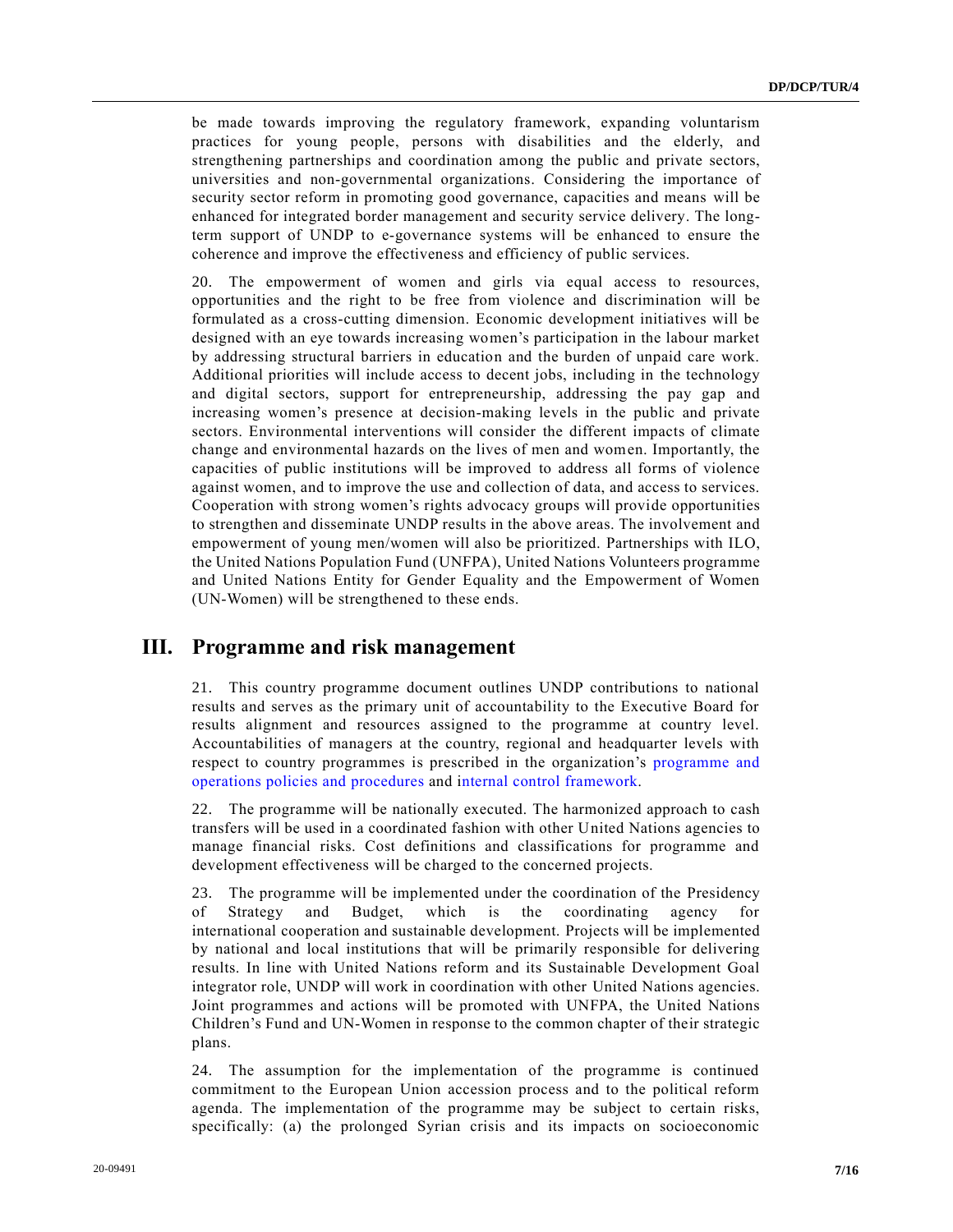development and social cohesion; (b) low resource mobilization in the upper-middle income country context; and (c) persistent impacts of disasters including COVID-19 on livelihoods.

25. To mitigate and to manage these risks, UNDP will: (a) continue to focus on major integrated and transformational projects for greater impact and efficiency; (b) utilize its leadership role on resilience and rely on its local partnerships, especially with municipalities, civil society and development agencies, to develop integrated solutions to local needs; (c) strengthen its resource mobilization strategy to diversify its resource and funding base by extending the support of multilateral and bilateral partners, the private sector and IFIs; (d) integrate institutional capacity-building actions into the programme to strengthen an accountable system of governance in the new government system; and (e) utilize its leading role in the United Nations system regarding private sector partnerships to contribute to efforts for sustainable growth.

## **IV. Monitoring and evaluation**

26. UNDP will promote responsibility and accountability throughout the programme management cycle by aligning the country programme monitoring and evaluation framework with those of the UNSDCF and the NDP.<sup>12</sup> The programme results and resources framework are fully aligned with the integrated results and resources framework of the UNDP Strategic Plan, 2018-2021. UNDP will work with the Presidency of Strategy and Budget, as coordinating government institution, and with implementing partners and representatives of beneficiaries to assess progress on implementation and foster learning and timely decision-making.

27. To track the contribution of the programme to transformative change, UNDP will increase its in-house capacity for collection, analysis and utilization of data disaggregated by sex and age. The programme will supplement traditional tools with innovative ones and engagement with civil society to strengthen data collection and analysis. UNDP gender markers will be used to track investments and improve planning and decision-making to empower women and girls.

<sup>&</sup>lt;sup>12</sup> In line with NDP Policy 821.2 and the UNSDCF, the relevant data for all programmes and projects will be provided through the online information system to be launched by the Presidency of Strategy and Budget.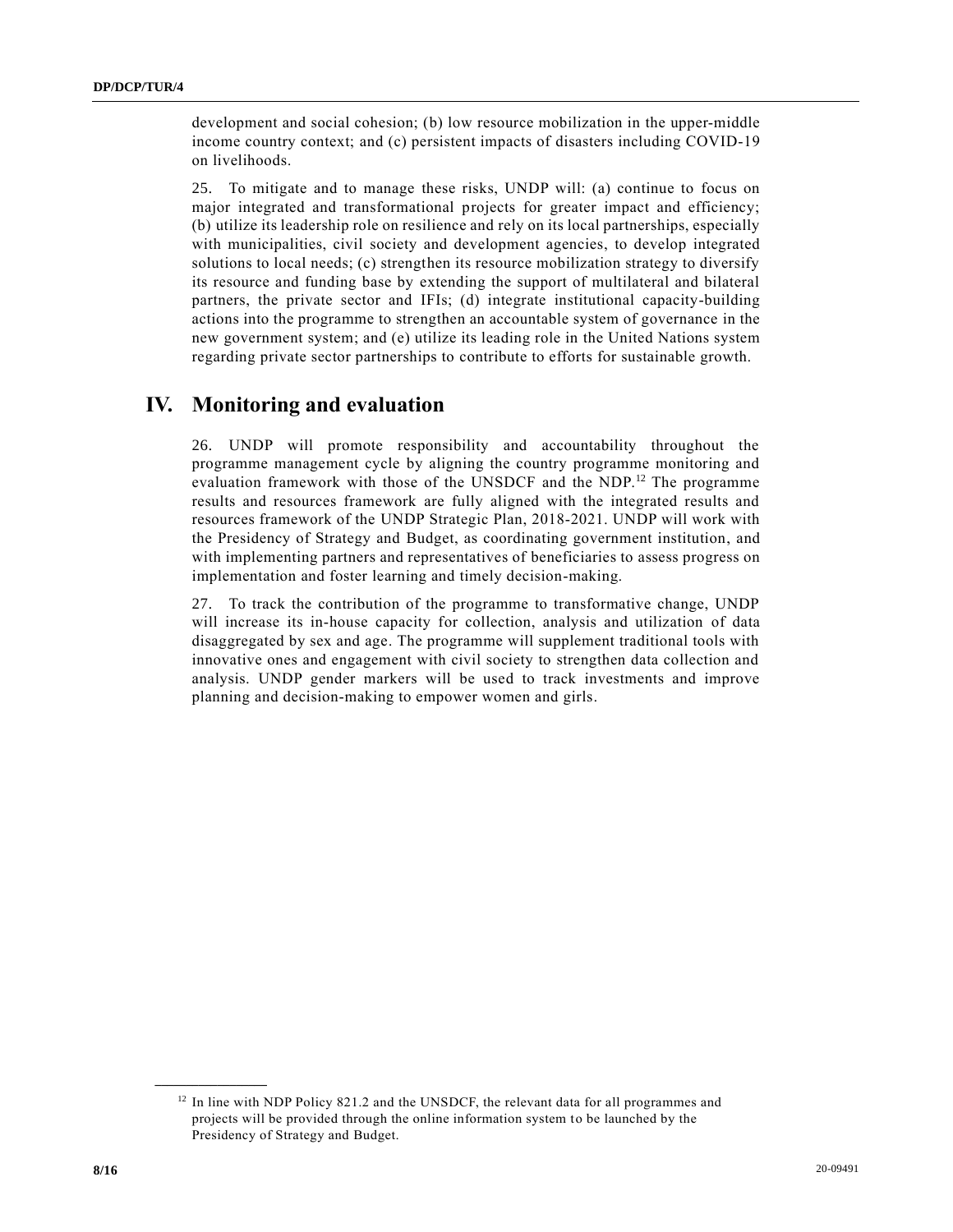### **Annex. Results and resources framework for Turkey (2021-2025)**<sup>13</sup>

**NATIONAL PRIORITY OR GOAL: 11th NDP Axis 3. Well Qualified Human Resources and Strong Society, Sustainable Development Goals 1, 3, 4, 5, 8, 10, 16, 17**

**COOPERATION FRAMEWORK OUTCOME INVOLVING UNDP #1.3: By 2025, people under the Law on Foreigners and International Protection are supported towards selfreliance**

| RELATED STRATEGIC PLAN OUTCOME: Outcome 3 – Strengthen resilience to shocks and crises                             |                                                                                                                   |                                                                                                                                                    |                                                                     |                                                 |
|--------------------------------------------------------------------------------------------------------------------|-------------------------------------------------------------------------------------------------------------------|----------------------------------------------------------------------------------------------------------------------------------------------------|---------------------------------------------------------------------|-------------------------------------------------|
| <b>COOPERATION</b><br><b>FRAMEWORK</b><br><b>OUTCOME</b><br><b>INDICATOR(S),</b><br><b>BASELINES,</b><br>TARGET(S) | <b>DATA SOURCE AND</b><br><b>FREQUENCY OF</b><br><b>DATA</b><br><b>COLLECTION, AND</b><br><b>RESPONSIBILITIES</b> | <b>INDICATIVE COUNTRY PROGRAMME OUTPUTS (including</b><br>indicators, baselines targets $^{14}$ )                                                  | <b>MAJOR PARTNERS /</b><br><b>PARTNERSHIPS</b><br><b>FRAMEWORKS</b> | <b>ESTIMATED COST BY</b><br><b>OUTCOME</b> (\$) |
| Number of work permits<br>given to foreigners by type                                                              | Ministry of Family,<br>Labour and Social                                                                          | Output 1.1. Displaced populations are equipped with the<br>knowledge and skills to engage in the socioeconomic life of their                       | Employment Agency (ISKUR)                                           | <b>Regular \$386,000</b>                        |
| of application and sex<br>Baseline: 115,837 (41%)                                                                  | Services (MoFLSS)                                                                                                 | host community                                                                                                                                     | Development banks (KfW,<br>World Bank)                              | Other \$16,967,000                              |
| women)<br>Target: 167,000                                                                                          |                                                                                                                   | 1.1.1 Number of people benefiting from jobs and improved livelihoods<br>in crisis or post-crisis settings, disaggregated by sex                    | <b>Turkish Red Crescent</b>                                         |                                                 |
|                                                                                                                    |                                                                                                                   | <b>Baseline: 66,200</b><br>Target: 96,500 (at least 30% women)<br>Data source: Project progress reports/donor reports                              | Turkish state-owned<br>development and investment<br>bank (ILBANK)  |                                                 |
|                                                                                                                    |                                                                                                                   | Output 1.2 Risk-informed mechanisms supported to build<br>consensus, improve social dialogue and promote peaceful, just and<br>inclusive societies | Ministry of Youth and Sport<br><b>MoFLSS</b>                        |                                                 |
|                                                                                                                    |                                                                                                                   | 1.2.1 Number of people benefiting from social cohesion activities<br>disaggregated by sex                                                          | Local public authorities                                            |                                                 |
|                                                                                                                    |                                                                                                                   | <b>Baseline: 53,700</b>                                                                                                                            | Public education centres                                            |                                                 |
|                                                                                                                    |                                                                                                                   | Target: 75,900 (at least 50% women)<br>Data source: Project progress reports/donor reports                                                         | <b>Chambers of Commerce</b>                                         |                                                 |
|                                                                                                                    |                                                                                                                   | Output 1.3 Core government functions and inclusive services<br>strengthened post-crisis for harmonization and durable solutions<br>to displacement |                                                                     |                                                 |
|                                                                                                                    |                                                                                                                   | 13.1 Number of institutions strengthened for better service delivery<br>for displaced populations and host communities                             |                                                                     |                                                 |
|                                                                                                                    |                                                                                                                   | <b>Baseline:15</b><br>Target: 32<br>Data source: Project progress reports/donor reports                                                            |                                                                     |                                                 |

<sup>&</sup>lt;sup>13</sup> UNSDCF outcome indicators are still under consultation with the Government of Turkey. Indicative outcome indicators reflected here are draft and may be changed based on UNSDCF discussions.

<sup>&</sup>lt;sup>14</sup> Country programme outputs refer to UNDP interventions. Baselines are calculated by aggregating all the interventions of UNDP up to 2020.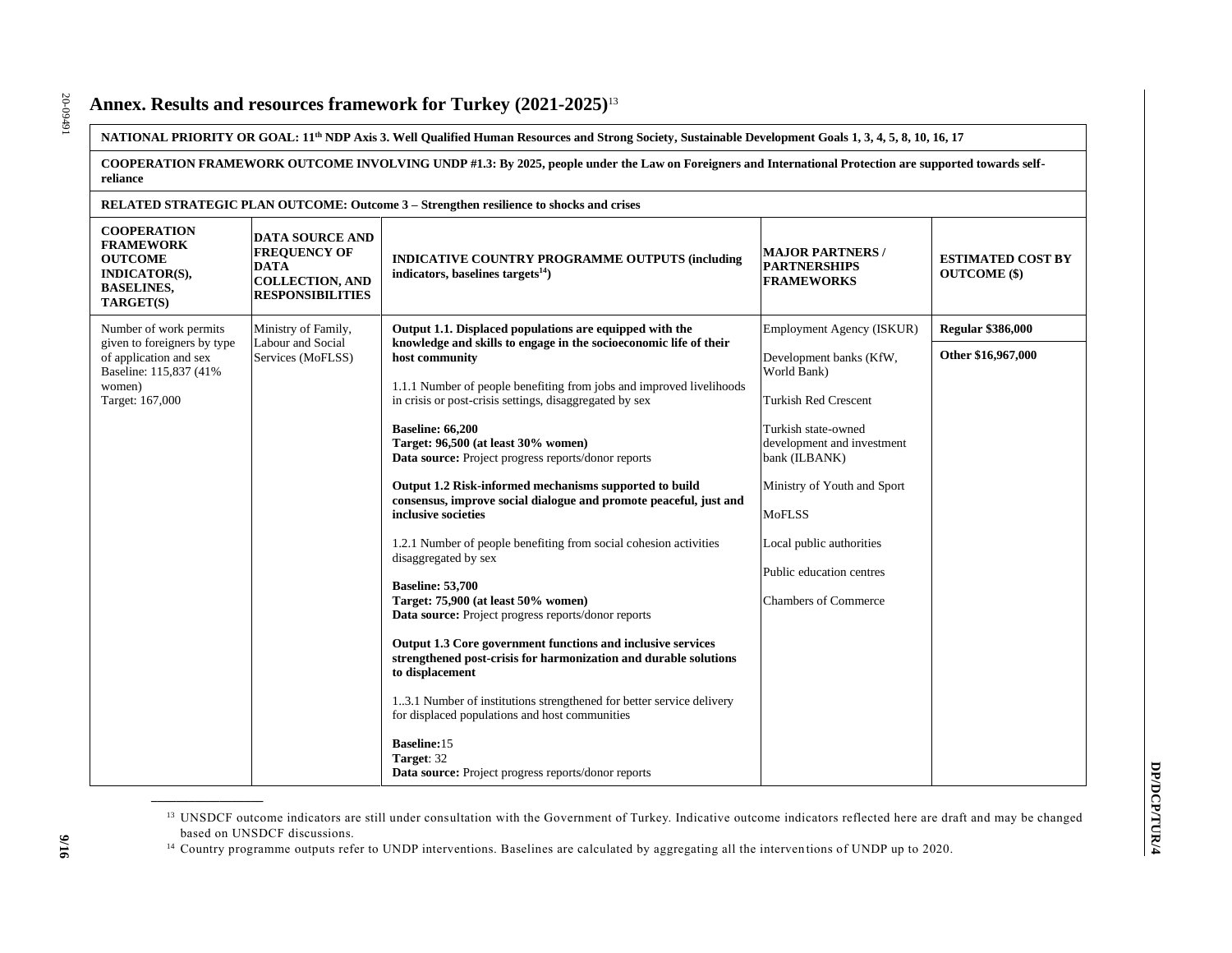$\mathcal{L}_{\mathcal{A}}$ 

|                               |                            | Output 1.4 Sustainable job opportunities created for displaced<br>populations and host communities<br>4.1 Number of interventions to increase labour<br>absorption capacity of businesses to accommodate displaced<br>populations<br><b>Baseline: 15</b><br>Target: 20<br><b>Data source:</b> Project progress reports/donor reports |                            |                          |
|-------------------------------|----------------------------|--------------------------------------------------------------------------------------------------------------------------------------------------------------------------------------------------------------------------------------------------------------------------------------------------------------------------------------|----------------------------|--------------------------|
|                               |                            | NATIONAL PRIORITY OR GOAL: 11 <sup>th</sup> NDP Axis 2. Competitive Production and Productivity, Sustainable Development Goals 2, 5, 8, 9, 10, 12, 13, 17                                                                                                                                                                            |                            |                          |
|                               |                            | COOPERATION FRAMEWORK OUTCOME INVOLVING UNDP #2.1: By 2025, public institutions and the private sector contribute to more inclusive, sustainable and innovative<br>industrial and agricultural development, and equal and decent work opportunities for all, in cooperation with the social partners.                                |                            |                          |
|                               |                            | RELATED STRATEGIC PLAN OUTCOME: Outcome 1 – Advance poverty eradication in all its forms and dimensions                                                                                                                                                                                                                              |                            |                          |
| Land allocated to organic and | <b>FAO</b> and <b>IFAD</b> | Output 2.1: Capacities at national and local levels                                                                                                                                                                                                                                                                                  | Presidency of Strategy and | <b>Regular \$386,000</b> |
| good agricultural practices   |                            | strengthened to promote inclusive local economic                                                                                                                                                                                                                                                                                     | Budget (PSB)               |                          |

| Land allocated to organic and                                                                                                               | <b>FAO</b> and <b>IFAD</b>                                | Output 2.1: Capacities at national and local levels                                                                                                                                                                                                                                                                                                                                                                                                                                                                                                                                                                     | Presidency of Strategy and                                                                                                                                                                                                                           | <b>Regular \$386,000</b> |
|---------------------------------------------------------------------------------------------------------------------------------------------|-----------------------------------------------------------|-------------------------------------------------------------------------------------------------------------------------------------------------------------------------------------------------------------------------------------------------------------------------------------------------------------------------------------------------------------------------------------------------------------------------------------------------------------------------------------------------------------------------------------------------------------------------------------------------------------------------|------------------------------------------------------------------------------------------------------------------------------------------------------------------------------------------------------------------------------------------------------|--------------------------|
| good agricultural practices<br><b>Baseline</b>                                                                                              |                                                           | strengthened to promote inclusive local economic<br>development                                                                                                                                                                                                                                                                                                                                                                                                                                                                                                                                                         | Budget (PSB)                                                                                                                                                                                                                                         | Other \$115,848,649      |
| Hectares: 1,242,499<br>Proportion: 5.4%<br>Target:<br>Hectares: 1,978,000<br>Proportion:8.9%                                                |                                                           | 2.1.1 Number of inclusive local economic development<br>partnerships at scale for accelerating sustainable economic<br>growth<br><b>Baseline: 43</b><br>Target: 72<br><b>Data source:</b> Project progress reports                                                                                                                                                                                                                                                                                                                                                                                                      | Ministry of Industry and<br>Technology (MoIT)<br>Ministry of Agriculture and<br>Forestry (MoAF)<br>Ministry of Culture and Tourism                                                                                                                   |                          |
|                                                                                                                                             |                                                           | Output 2.2 Solutions scaled up for sustainable commodities<br>and green and inclusive value chains                                                                                                                                                                                                                                                                                                                                                                                                                                                                                                                      | Ministry of Energy and Natural<br>Resources                                                                                                                                                                                                          |                          |
| Proportion of high- and<br>medium-high-tech<br>manufacturing industry value<br>added in total value added<br>Baseline: 32.1%<br>Target: 38% | <b>Turkish Statistical</b><br><b>Institute (Turkstat)</b> | 22.1 Number of enterprises and initiatives promoting inclusive<br>business models<br><b>Baseline: 18</b><br>Target: 93<br>Data source: Project progress reports<br>2.2.2 Number of enterprises and initiatives promoting<br>sustainable value chains and climate resilient development<br><b>Baseline: 12</b><br>Target: 38<br>Data source: Project progress reports<br>Output 2.3 Capacities strengthened to raise awareness on<br>and to fight structural barriers to women's economic<br>empowerment<br>23.1 Number of partnerships raising awareness to remove<br>barriers in front of women's economic empowerment | Southeastern Anatolia Regional<br>Development Administration<br>Regional development<br>administrations<br>European Union delegation to<br>Turkey<br><b>MoFLSS</b><br><b>Chambers of Commerce</b><br><b>SME</b> Development Organization<br>(KOSGEB) |                          |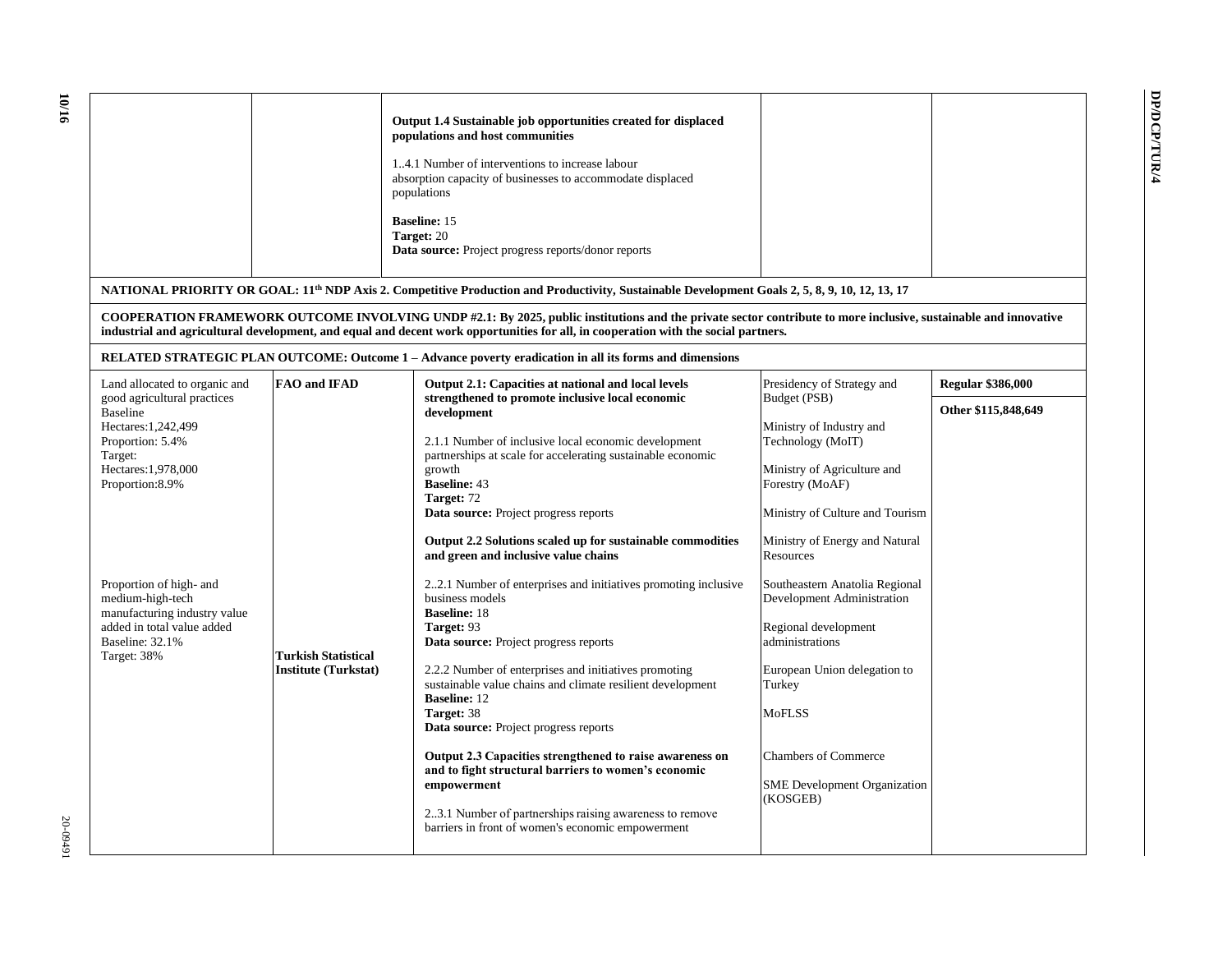| hinterlands.                                                                                                                                                                                                                                          | <b>Baseline: 11</b><br>Private sector and industrial<br>Target: 26<br>Associations (TUSIAD,<br>Data Source: Project progress reports<br>TURKONFED)<br>Output 2.4: Disadvantaged groups, particularly the rural<br>Think tanks<br>poor, women and youth, gain access to financial and non-<br>financial assets and skill formation to benefit from<br>Universities<br>sustainable livelihoods and jobs<br>Local public authorities<br>2.4.1 Number and proportion of people accessing financial and<br>non-financial assets disaggregated by sex:<br>Public education centres<br><b>Baseline:</b> 6,500<br>Target: 19,800 (at least 40% women)<br><b>NGOs</b><br>Data Source: IFAD independent evaluations, project progress<br>reports<br>2.4.2 Number of people benefiting from skill formation and<br>employment opportunities disaggregated by sex<br><b>Baseline: 2,127,082</b><br><b>Target:</b> 2,136,047 (at least 40% women)<br>Data Source: Project progress reports<br>NATIONAL PRIORITY OR GOAL: 11 <sup>th</sup> NDP Axis 4. Liveable Cities and Sustainable Environment, Sustainable Development Goals 5, 6, 7, 11, 12, 13, 14, 15<br>COOPERATION FRAMEWORK OUTCOME INVOLVING UNDP #3.1: By 2025, all relevant actors take measures to accelerate climate action, to promote responsible production<br>and consumption, to improve the management of risks and threats to people, and to ensure sustainable management of the environment and natural resources in urban and ecosystem |                                                                                                                                                                                                                                                                                                                                                                                                                                                                                                                                                                     |                                                                                                                                                                 |                    |  |
|-------------------------------------------------------------------------------------------------------------------------------------------------------------------------------------------------------------------------------------------------------|-----------------------------------------------------------------------------------------------------------------------------------------------------------------------------------------------------------------------------------------------------------------------------------------------------------------------------------------------------------------------------------------------------------------------------------------------------------------------------------------------------------------------------------------------------------------------------------------------------------------------------------------------------------------------------------------------------------------------------------------------------------------------------------------------------------------------------------------------------------------------------------------------------------------------------------------------------------------------------------------------------------------------------------------------------------------------------------------------------------------------------------------------------------------------------------------------------------------------------------------------------------------------------------------------------------------------------------------------------------------------------------------------------------------------------------------------------------------------------------------------------|---------------------------------------------------------------------------------------------------------------------------------------------------------------------------------------------------------------------------------------------------------------------------------------------------------------------------------------------------------------------------------------------------------------------------------------------------------------------------------------------------------------------------------------------------------------------|-----------------------------------------------------------------------------------------------------------------------------------------------------------------|--------------------|--|
|                                                                                                                                                                                                                                                       | RELATED STRATEGIC PLAN OUTCOME: Outcome 2 - Accelerate structural transformations for sustainable development<br>Output 3.1: Evidence-based assessment and planning tools and<br>Ministry of Environment and<br><b>Regular \$386,000</b>                                                                                                                                                                                                                                                                                                                                                                                                                                                                                                                                                                                                                                                                                                                                                                                                                                                                                                                                                                                                                                                                                                                                                                                                                                                            |                                                                                                                                                                                                                                                                                                                                                                                                                                                                                                                                                                     |                                                                                                                                                                 |                    |  |
| Proportion of solid waste<br>regularly collected and with<br>adequate final discharge out of<br>total solid waste generated<br>Baseline: 78.6%<br>Target: 91.87%<br>Renewable energy share in the<br>total final energy consumption<br>Baseline: 7.5% | <b>Turkstat</b>                                                                                                                                                                                                                                                                                                                                                                                                                                                                                                                                                                                                                                                                                                                                                                                                                                                                                                                                                                                                                                                                                                                                                                                                                                                                                                                                                                                                                                                                                     | mechanisms applied to enable gender-responsive climate change<br>adaptation and mitigation to limit the impact of natural hazards<br>3.1.1 Number of regulatory and technical tools and mechanisms<br>applied for disaster management<br><b>Baseline:</b> No regulatory tools, three technical tools for the private<br>sector,<br>Target: One regulatory tool, five technical tools<br>Data source: CBI, B4G<br>3.1.2 Number of data-informed development and investment plans<br>that incorporate solutions to enable climate change adaptation and<br>mitigation | Urbanization (MoEU)<br>MoAF<br>MoIT<br>Ministry of Finance<br>Disaster and Emergency<br>Management Authority of Turkey<br>Ministry of Foreign Affairs<br>(MoFA) | Other \$22,838,662 |  |
| <b>Target: 8.3%</b>                                                                                                                                                                                                                                   |                                                                                                                                                                                                                                                                                                                                                                                                                                                                                                                                                                                                                                                                                                                                                                                                                                                                                                                                                                                                                                                                                                                                                                                                                                                                                                                                                                                                                                                                                                     | Baseline: 12 greater municipality plans, 1 national strategy<br>Target: 26 national/sectoral/urban plans in place<br>Data source: Standard Guidelines by MoEU                                                                                                                                                                                                                                                                                                                                                                                                       | Private Sector<br>European Union delegation to<br>Turkey                                                                                                        |                    |  |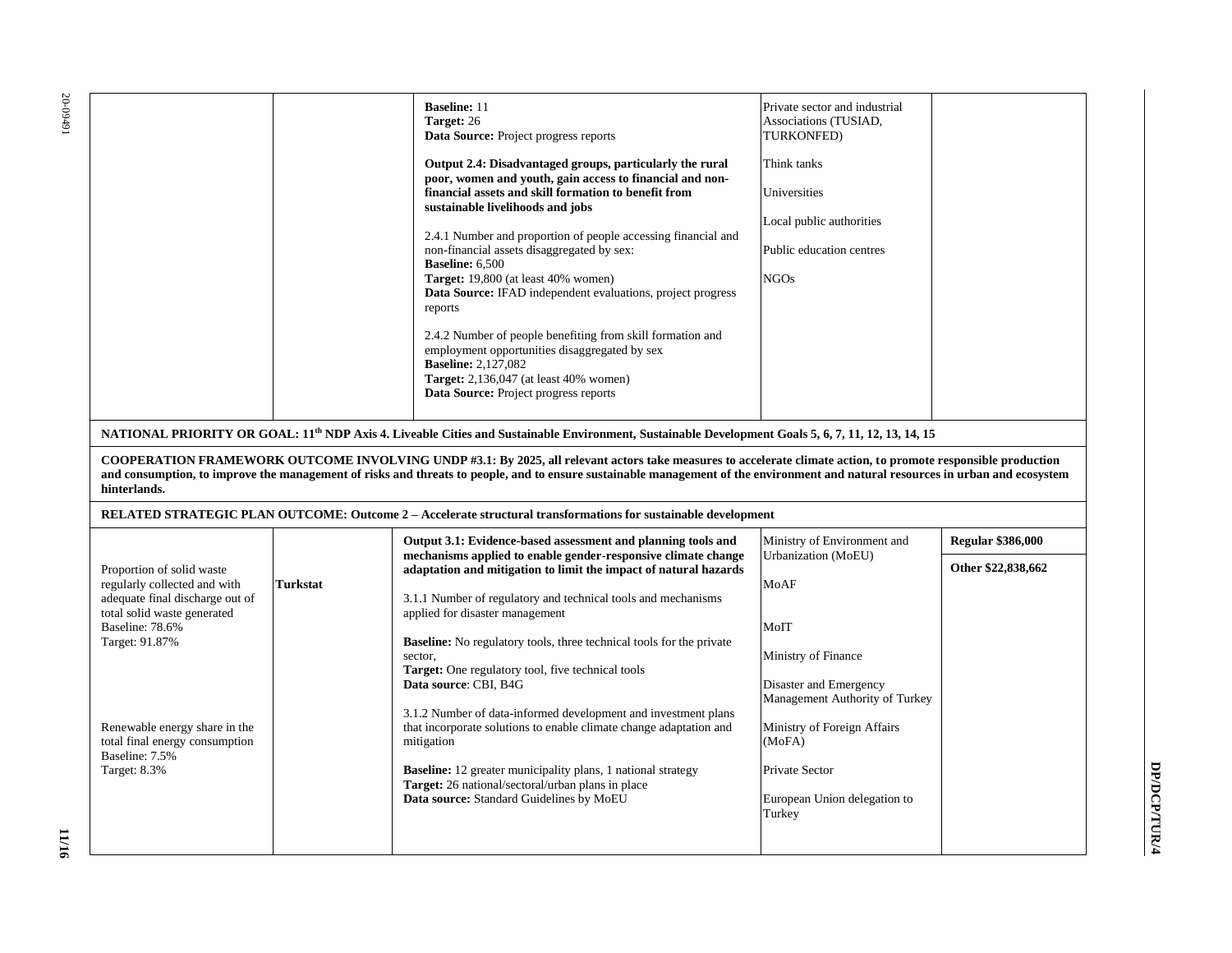| ×<br>I |  |
|--------|--|

| Hazardous waste generated per   | Output 3.2 Integrated solutions scaled up for sustainable         | <b>Global Environment Facility</b> |  |
|---------------------------------|-------------------------------------------------------------------|------------------------------------|--|
| capita, excluding major mineral | management of natural resources                                   |                                    |  |
| wastes                          |                                                                   |                                    |  |
| Baseline: 36%                   | 3.2.1 Number of gender-responsive solutions for conservation,     |                                    |  |
| Target: 30%                     | sustainable use, and equitable access to natural resources,       |                                    |  |
|                                 | biodiversity and ecosystems:                                      |                                    |  |
|                                 |                                                                   |                                    |  |
|                                 | (a) Policy framework:                                             |                                    |  |
|                                 | <b>Baseline: 0</b>                                                |                                    |  |
|                                 | Target: 1                                                         |                                    |  |
|                                 | Data source: MoAF, Official Gazette.                              |                                    |  |
|                                 | (b) Institutional framework:                                      |                                    |  |
|                                 | <b>Baseline: 0</b>                                                |                                    |  |
|                                 | Target: 5                                                         |                                    |  |
|                                 | Data source: MoAF, Official Gazette.                              |                                    |  |
|                                 |                                                                   |                                    |  |
|                                 | (c) Financing framework:                                          |                                    |  |
|                                 | <b>Baseline: 0</b>                                                |                                    |  |
|                                 | Target: 1                                                         |                                    |  |
|                                 | Data source: MoAF, Official Gazette.                              |                                    |  |
|                                 |                                                                   |                                    |  |
|                                 | (d) Demonstration                                                 |                                    |  |
|                                 | <b>Baseline: 0</b>                                                |                                    |  |
|                                 | Target: 1                                                         |                                    |  |
|                                 | Data Source: Project progress reports                             |                                    |  |
|                                 | 3.2.2 Natural resources that are managed under a sustainable use, |                                    |  |
|                                 | conservation, access and benefit-sharing regime:                  |                                    |  |
|                                 |                                                                   |                                    |  |
|                                 | (a) Hectares of seascape with directly improved management of     |                                    |  |
|                                 | invasive alien species and enhanced ecosystem resilience          |                                    |  |
|                                 | <b>Baseline: 0</b>                                                |                                    |  |
|                                 | Target: 94,800 hectares                                           |                                    |  |
|                                 | Data source: Project reports, MoAF                                |                                    |  |
|                                 |                                                                   |                                    |  |
|                                 | (b) Area under sustainable land management                        |                                    |  |
|                                 | Baseline: 638,923 hectares                                        |                                    |  |
|                                 | Target: 652,173 hectares                                          |                                    |  |
|                                 | Data Source: Project Reports, MoAF Database                       |                                    |  |
|                                 | Output 3.3 Solutions developed, financed and applied at scale for |                                    |  |
|                                 | energy efficiency and transformation to clean energy and low-     |                                    |  |
|                                 | carbon development                                                |                                    |  |
|                                 |                                                                   |                                    |  |
|                                 | 3.3.1 Number of proposals developed by UNDP assistance for        |                                    |  |
|                                 | preparation of regulatory frameworks on low-cost energy-efficient |                                    |  |
|                                 | wooden buildings                                                  |                                    |  |
|                                 |                                                                   |                                    |  |
|                                 | <b>Baseline: 1</b>                                                |                                    |  |
|                                 | Target: 3                                                         |                                    |  |
|                                 | Data source: Standard and Guidelines by MoEU                      |                                    |  |
|                                 |                                                                   |                                    |  |

**DP/DCP/TUR/4**

DP/DCP/TUR/4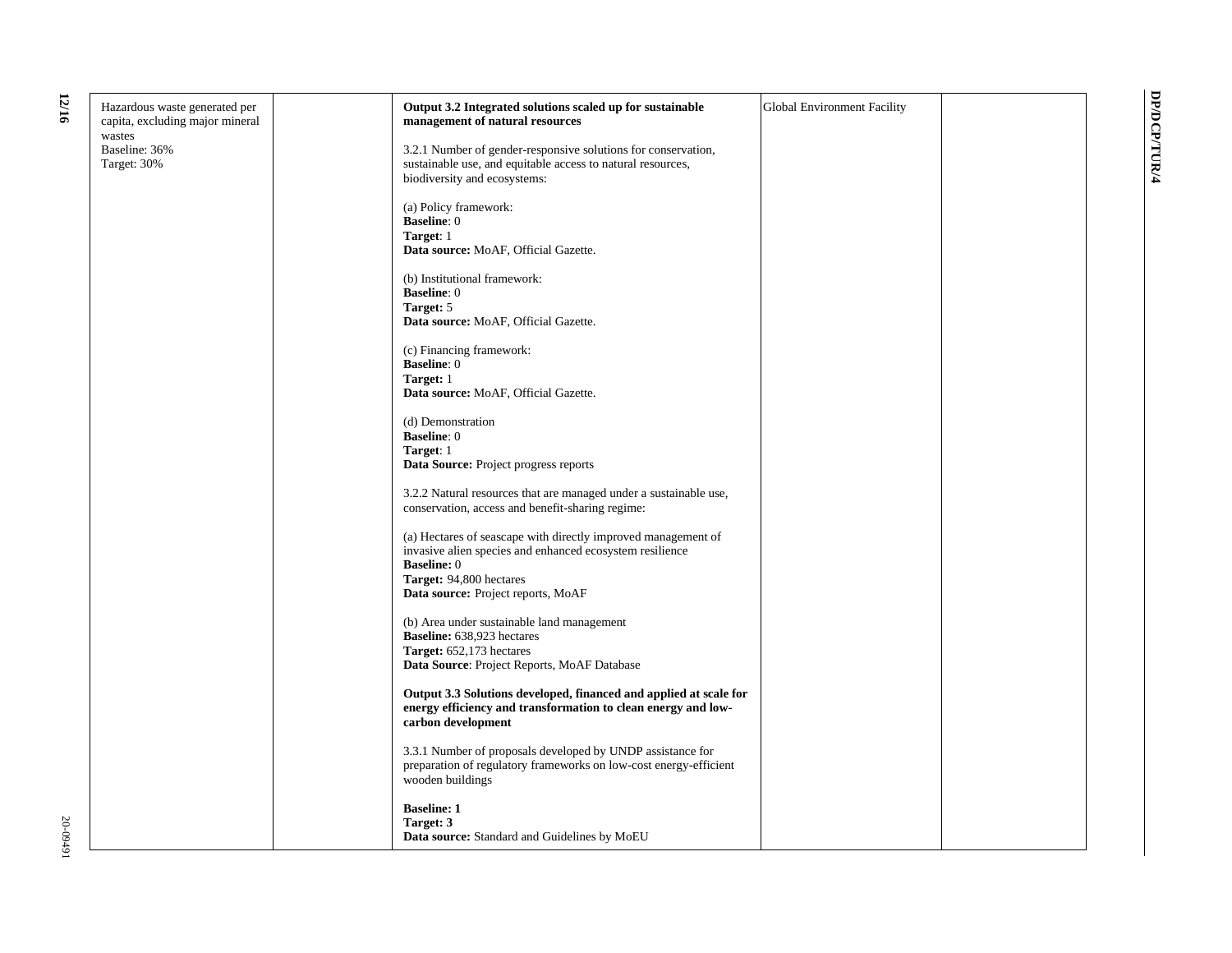| 3.3.2 Number of measures for achieving energy transformation at<br>scale:                                                                                                                                                                               |  |
|---------------------------------------------------------------------------------------------------------------------------------------------------------------------------------------------------------------------------------------------------------|--|
| Growth in installed base of power generation from clean and/or<br>renewable energy sources<br><b>Baseline:</b> 0.2 megawatts<br>Target: 30 megawatts of renewable energy capacity<br>Data source: MoAF database                                         |  |
| Existing financing mechanism applied at scale/innovative financing<br>models to promote energy efficiency and clean energy<br><b>Baseline: 0</b><br>Target: Two finance mechanisms, two innovative approaches<br>Data source: Project progress reports. |  |
| Reduction in greenhouse gas emissions due to more efficient energy<br>solutions<br><b>Baseline: 0</b><br>Target: 3,092,000 tons<br>Data Source: Project progress reports                                                                                |  |
| Output 3.4 Chemicals and waste prevented, managed and<br>disposed of in an environmentally sound manner in crisis and<br>non-crisis urban settings                                                                                                      |  |
| 3.4.1 Number of interventions on waste management to strengthen<br>core local public authorities' functions<br><b>Baseline: 8</b><br>Target: 16<br><b>Data source:</b> Strategic plans of municipalities, project progress<br>reports, donor reports    |  |
| 3.4.2 Number of people accessing basic urban infrastructure through<br>UNDP interventions disaggregated by target groups:                                                                                                                               |  |
| <b>Baseline: 307,000</b><br>Target: 507,000 (50% men, 50% women, 15% to be Syrian)<br>Data source: Project progress reports                                                                                                                             |  |
| 3.4.3: Tons of hazardous chemicals and waste managed, treated and<br>disposed of in an environmentally sound manner                                                                                                                                     |  |
| Chemical waste<br>(a)<br>Baseline: 2,762 tons<br>Target: 3,612 tons<br>Data Source: Project progress reports                                                                                                                                            |  |
|                                                                                                                                                                                                                                                         |  |
|                                                                                                                                                                                                                                                         |  |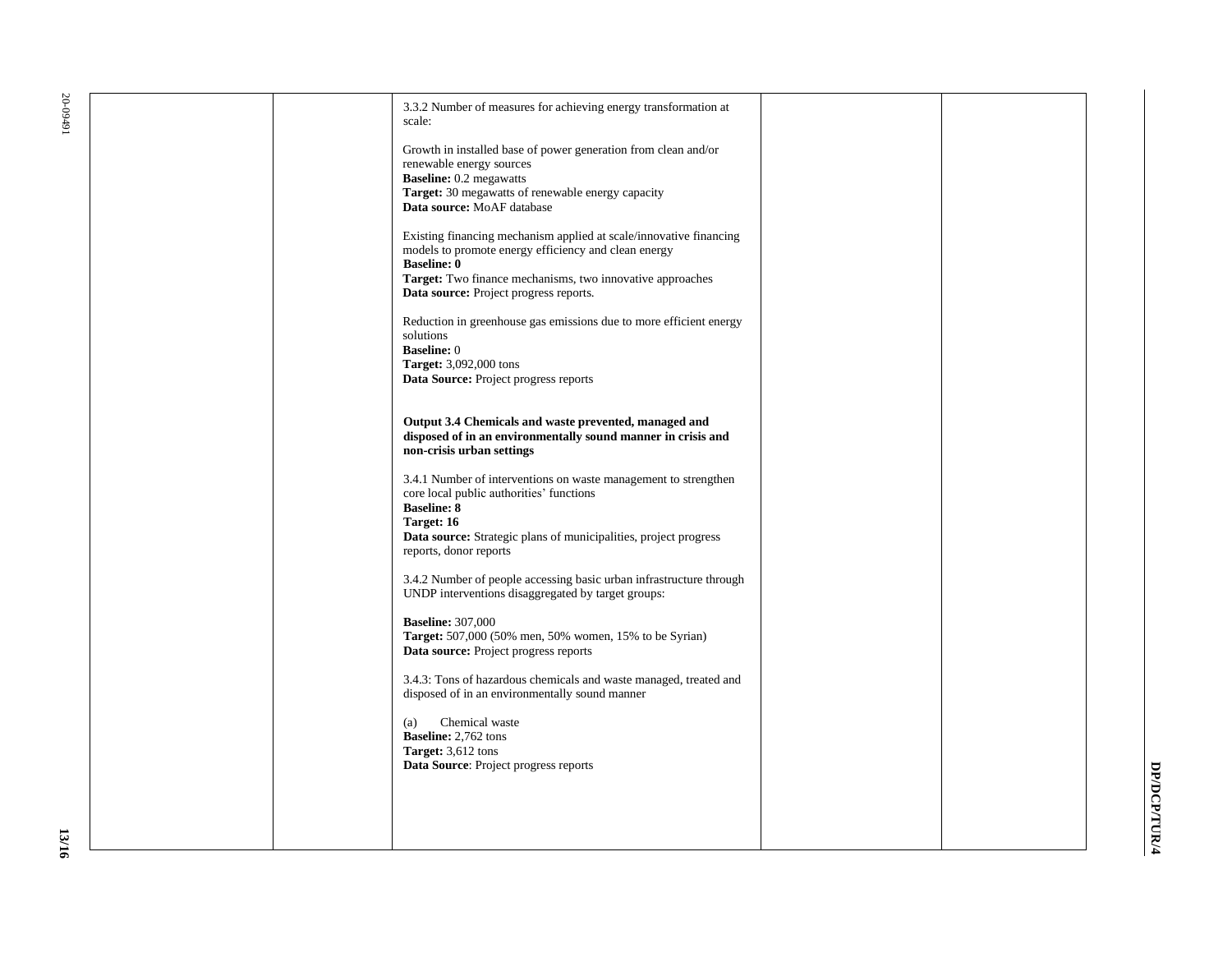|                                                                                                                                                                                                                                                                                                                                            |                                                                                                                                 | Solid waste:<br>(b)<br>Baseline: 265,000 tons<br><b>Target:</b> 885,000 tons<br>Data source: MoEU reports, environmental impact assessment,<br>donor and progress reports<br>Output 3.5 Effective coalitions forged around environmental<br>challenges and risk-sharing on climate change<br>35.1 Increase in waste prevention/reuse/recycling rate (combined)<br>in Turkey through UNDP waste management interventions<br><b>Baseline:</b> 47,250 tons<br><b>Target:</b> 131,250 tons<br><b>Data Source:</b> Project progress reports<br>35.2 Number of /initiatives to increase public awareness and<br>ownership on environmental challenges<br><b>Baseline: 18</b><br>Target: 132<br><b>Data Source:</b> Donor and progress reports |                                                                                                                                        |                                                |
|--------------------------------------------------------------------------------------------------------------------------------------------------------------------------------------------------------------------------------------------------------------------------------------------------------------------------------------------|---------------------------------------------------------------------------------------------------------------------------------|-----------------------------------------------------------------------------------------------------------------------------------------------------------------------------------------------------------------------------------------------------------------------------------------------------------------------------------------------------------------------------------------------------------------------------------------------------------------------------------------------------------------------------------------------------------------------------------------------------------------------------------------------------------------------------------------------------------------------------------------|----------------------------------------------------------------------------------------------------------------------------------------|------------------------------------------------|
|                                                                                                                                                                                                                                                                                                                                            |                                                                                                                                 | NATIONAL PRIORITY OR GOAL: 11 <sup>th</sup> NDP Axis 5. Rule of Law, Democratization and Good Governance, Sustainable Development Goals 5,10,16,17                                                                                                                                                                                                                                                                                                                                                                                                                                                                                                                                                                                      |                                                                                                                                        |                                                |
| participation of civil society, and judiciary services are improved in quality                                                                                                                                                                                                                                                             |                                                                                                                                 | COOPERATION FRAMEWORK OUTCOME INVOLVING UNDP #4.1: By 2025, governance systems are more transparent, accountable, inclusive and rights-based, with the                                                                                                                                                                                                                                                                                                                                                                                                                                                                                                                                                                                  |                                                                                                                                        |                                                |
|                                                                                                                                                                                                                                                                                                                                            |                                                                                                                                 | RELATED STRATEGIC PLAN OUTCOME: Outcome 2 – Accelerate structural transformations for sustainable development                                                                                                                                                                                                                                                                                                                                                                                                                                                                                                                                                                                                                           |                                                                                                                                        |                                                |
| Proportion of Sustainable<br>Development Goal<br>indicators produced at the                                                                                                                                                                                                                                                                | <b>Voluntary national</b><br>review of Turkey                                                                                   | 4.1 Legislative and policymaking processes at national and local<br>levels supported to promote participation, transparency and<br>accountability                                                                                                                                                                                                                                                                                                                                                                                                                                                                                                                                                                                       | <b>PSB</b><br>MoJ                                                                                                                      | <b>Regular \$386,000</b><br>Other \$53,363,813 |
| national level with full<br>disaggregation when<br>relevant to the target, in<br>accordance with the<br>Fundamental Principles of<br><b>Official Statistics</b><br>Baseline: 43%<br>Target: 50%<br>Existence of independent<br>national human rights<br>institutions in compliance<br>with the Paris Principles<br>Baseline: 0<br>Target:1 | <b>Monitoring framework</b><br>for National Human<br><b>Rights and Equality</b><br><b>Institution (NHREI) by</b><br><b>UNDP</b> | 4.1.1 Number of proposals developed by UNDP for preparation of<br>legislative and regulatory frameworks that enable civil society to<br>engage in public sphere and contribute to sustainable development<br><b>Baseline: 0</b><br>Target: 9<br>Data source: Records of the Grand National Assembly of Turkey<br>(GNAT), Official Gazette, Ministry of Interior (MoI), Ministry of<br>Justice (MoJ)<br>4.1.2 Number of civil society partners empowered by joint work to<br>participate in policymaking<br><b>Baseline: 78</b><br>Target: 104<br><b>Data source:</b> MoI, Union of Municipalities of Turkey (UMT), Civil<br>engagement task forces                                                                                      | MoEU<br><b>GNAT</b><br>Council of Judges and<br>Prosecutors<br>Justice Academy<br>Ombudsman Institution<br><b>NHREI</b><br><b>MoFA</b> |                                                |
|                                                                                                                                                                                                                                                                                                                                            |                                                                                                                                 |                                                                                                                                                                                                                                                                                                                                                                                                                                                                                                                                                                                                                                                                                                                                         |                                                                                                                                        |                                                |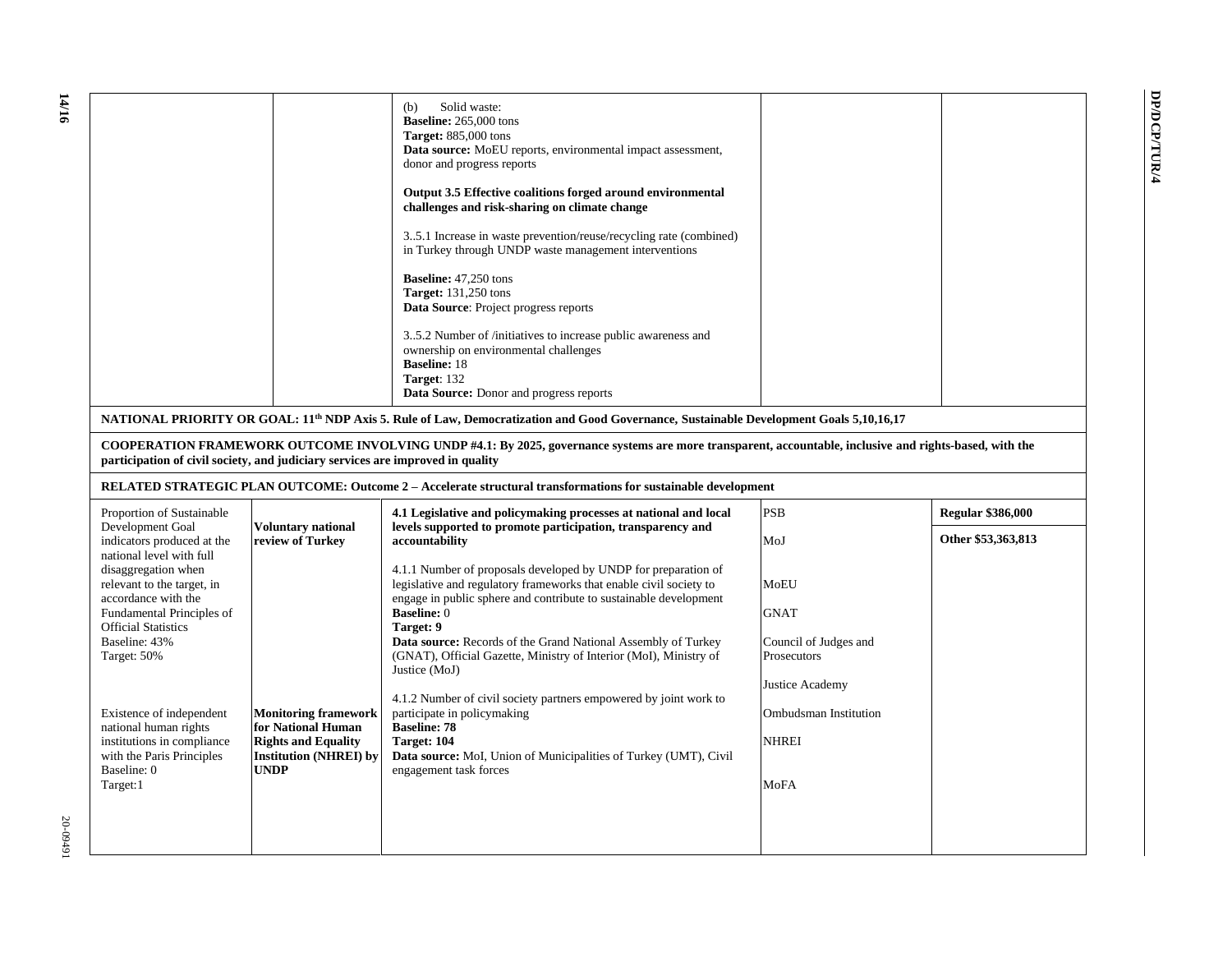10-09491 20-09491

| Unsentenced detainees as a<br>proportion of prison |          | 4.1.3 Number of mechanisms strengthening integrity systems at<br>national and local levels                                                | <b>MoFLSS</b>               |
|----------------------------------------------------|----------|-------------------------------------------------------------------------------------------------------------------------------------------|-----------------------------|
| population                                         |          |                                                                                                                                           | Ministry of Defence         |
| Baseline: 21%                                      | Turkstat | <b>Baseline: 2</b>                                                                                                                        |                             |
| Target: 14%                                        |          | Target: 23                                                                                                                                | <b>Turkish Armed Forces</b> |
|                                                    |          | <b>Data source:</b> Records of the UMT, Integrity Action Plans, UNDP and<br>Court of Cassation sources                                    | <b>UMT</b>                  |
|                                                    |          |                                                                                                                                           |                             |
|                                                    |          | Output 4.2 Capacities and functions of judicial system, NHREI,<br>Ombudsman Institution strengthened to expand access to justice          | Local administrations       |
|                                                    |          | and combat discrimination, with a focus on women and other<br>disadvantaged groups                                                        | <b>UTBA</b>                 |
|                                                    |          |                                                                                                                                           | <b>NGOs</b>                 |
|                                                    |          | 4.2.1 Number of strengthened institutions in line with international                                                                      |                             |
|                                                    |          | principles<br><b>Baseline: 1</b>                                                                                                          | Universities                |
|                                                    |          | Target: 2                                                                                                                                 |                             |
|                                                    |          | <b>Data source:</b> Monitoring Framework for NHREI, Submissions to the<br>United Nations human rights mechanisms                          |                             |
|                                                    |          |                                                                                                                                           |                             |
|                                                    |          | 4.2.2 Number of people who have access to justice<br><b>Baseline:</b> 18,234 women                                                        |                             |
|                                                    |          | Target: 23,234 women                                                                                                                      |                             |
|                                                    |          | Data source: Bar Associations' database                                                                                                   |                             |
|                                                    |          |                                                                                                                                           |                             |
|                                                    |          | 4.2.3 Number of legal and regulatory frameworks adopted with UNDP<br>assistance to promote effectiveness and quality of judicial services |                             |
|                                                    |          | <b>Baseline: 4</b>                                                                                                                        |                             |
|                                                    |          | Target: 7                                                                                                                                 |                             |
|                                                    |          | Data source: Records of the Union of Turkish Bar Associations<br>(UTBA), MoJ, Court of Cassation Sources                                  |                             |
|                                                    |          | Output 4.3 Capacities enhanced for integrated border management                                                                           |                             |
|                                                    |          | and security sector reform fully compliant with international                                                                             |                             |
|                                                    |          | standards                                                                                                                                 |                             |
|                                                    |          | 4.3.1 Amount of land released from anti-personnel mine hazards in the                                                                     |                             |
|                                                    |          | border regions of Turkey                                                                                                                  |                             |
|                                                    |          | <b>Baseline:</b> 24 million square metres                                                                                                 |                             |
|                                                    |          | Target: 45 million square metres                                                                                                          |                             |
|                                                    |          | Data source: Certificates/non-technical survey reports                                                                                    |                             |
|                                                    |          | 4.3.2 Number of legislative and regulatory frameworks adopted with                                                                        |                             |
|                                                    |          | UNDP assistance to promote efficient and effective security service                                                                       |                             |
|                                                    |          | delivery                                                                                                                                  |                             |
|                                                    |          | <b>Baseline: 1</b><br>Target: 7                                                                                                           |                             |
|                                                    |          | Data source: Records of the Parliament, Circulars of MoI, Official                                                                        |                             |
|                                                    |          | Gazette                                                                                                                                   |                             |
|                                                    |          | Output 4.4 Capacities of institutions strengthened to promote                                                                             |                             |
|                                                    |          | women's rights and policies, including at local level                                                                                     |                             |
|                                                    |          |                                                                                                                                           |                             |